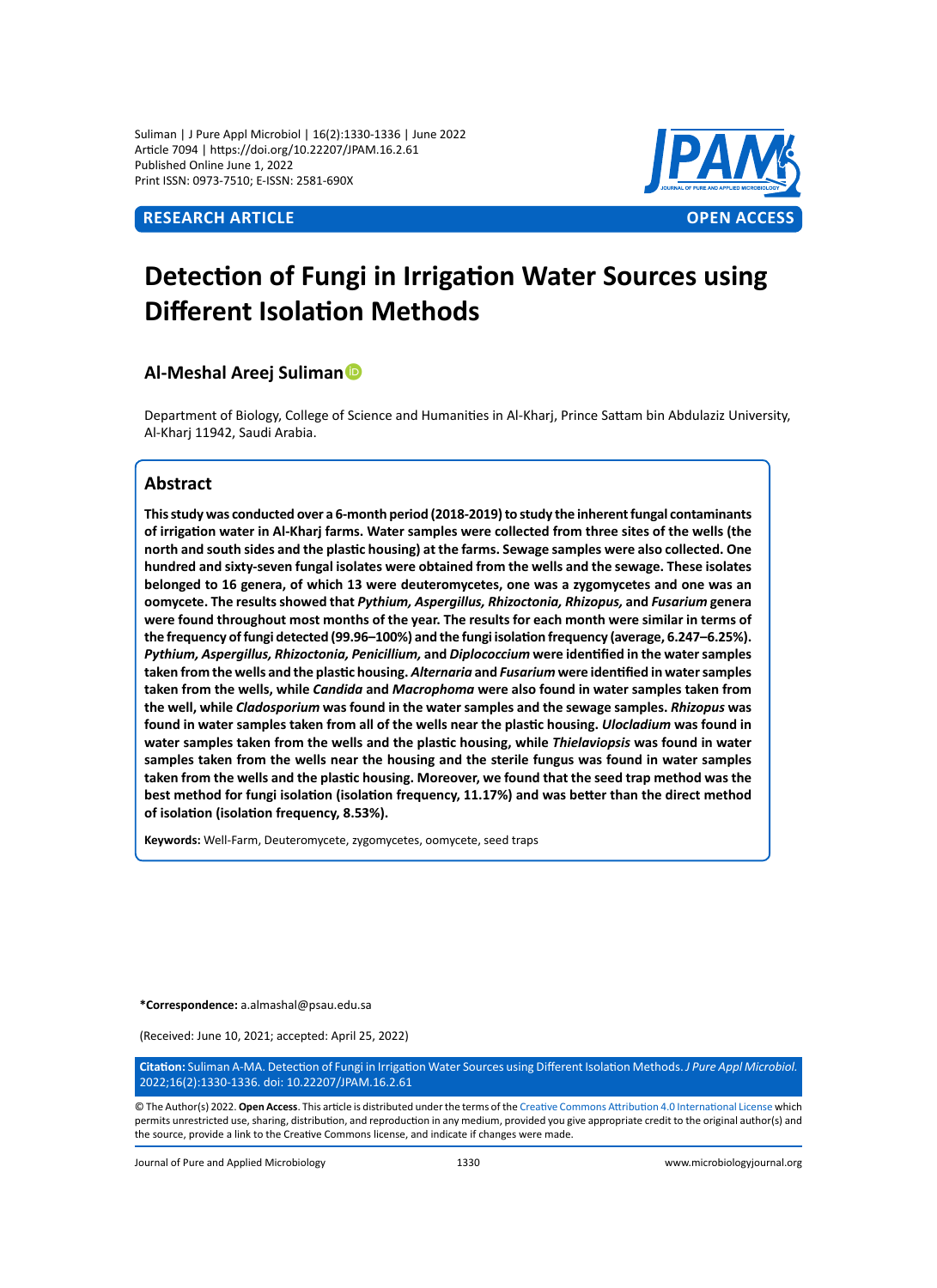#### **Introduction**

Water is a vital resource for all known living organisms, as there is no life without it.<sup>1</sup> The Earth's surface is 71% water and fresh water comprises 3% of the total amount water of on the Earth's surface.<sup>2</sup> This small percentage of fresh water plays an essential role in human life, as it is the main source of water for human consumption and it is suited to human needs.<sup>3</sup> It is estimated that 80% of water use in the Middle East is for irrigation purposes.<sup>4</sup> There are many sources of water pollution, but the most notable source is microbial contamination. Sewage or untreated wastewater releases a large amount of dissolved organic material, suspended materials, and harmful microbiological organisms.<sup>5</sup>

Fungi are one of the most important biological sources of water contamination. These fungi may originate from the soil. Several studies have been conducted to detect the presence of fungi in water. Muhsin et al.<sup>6</sup> isolated several fungi from well water, including *Alternaria alternate Aspergillus* sp.*, Trichoderma viride, Penicillium* sp.*, Fusarium oxysporum,* and *Cladosporium* sp. Moreover, Rajanaika et al.7 isolated *Pythium, Allomyces, Rhizopus, Achyla, Alternaria, Aspergillus, Saprolegnia, Chaetominm, Cladosporium, Fusarium, Trichoderma,* and *Penicillium* from the Tunga River in India. Kraume and Awad<sup>8</sup> found 60 species of fungi belonging to 27 genera in wastewater samples, including 8.8% *Geotrichum,* 75% *Penicillium,* 65.7% yeasts, and 55.5% *Trichoderma.* 

The aim of the present study was to identify pathogenic and other contaminating fungi in water samples collected from wells and sewage, which is used for irrigation at some Al-Kharj farms due to the lack of irrigation water. The fungal genera present in irrigation water samples and the physical and chemical properties of the water samples were analyzed.

# **Materials and Methods Sample Collection**

Water samples were collected from three sites of wells (the north and south sides and the plastic housing) at Al-Kharj farms and from the sewage. Samples were collected in clean, sterile 600-mL plastic bottles that were opened under water and filled with the water sample. The water temperature was also measured directly using a thermometer, and an additional clean, sterile 600 mL plastic bottle was filled to measure mineral element concentrations.

### **Fungi Isolation**

### **1-Direct Isolation**

Khaimi $9$  used the plate-pouring method, in which 1 mL of each water sample was placed on a sterile Petri dish with a 9-cm diameter. Five replicates were plated per sample. Potato dextrose agar (PDA) was added and sterilized using steam autoclave sterilization. Chloramphenicol was added to the medium at a concentration 250 mg/L. The plates were rotated to achieve homogenization between the sample and culture media and were then incubated at 25°C for 7-21 days. The number of growing fungal colonies was determined and the fungi were purified by transferring a small part of the outer fungal growth of the colony to new plates containing PDA. These plates were used for identification using taxonomic keys. The frequency of isolated fungal species was calculated using the following equation:

frequency (%) = number of fungal isolates/total number of isolates × 100. Moreover, the prevalence was calculated using the following equation: prevalence (%) = number of samples containing fungi/total number of samples × 100. **2- Seed Traps**

The seed trap method described by Hussain et al. $10$  was used to isolate fungi from water samples. Fifty chard seeds were sterilized using an autoclave and placed in 15 mL of each water sample (three replicates for each source) for 24 hours. The seeds were dried with sterile blotting paper and then transferred to a sterile 9-cm-diameter Petri dish containing PDA, with 10 seeds per plate. Chloramphenicol was added to the medium at a concentration of 250 mg/L and the plates were incubated at 25°C for 7-21 days. The fungi were purified and the number of the growing fungal colonies, the frequency of isolated fungal species, and the appearance of the fungi were determined as described for the direct isolation method.

#### **Chemical Analyses**

The temperature of the water samples was measured directly using a thermometer. pH was also measured using a pH meter, as described by Jackson. $11$  Electrical conductivity and the

Journal of Pure and Applied Microbiology 1331 www.microbiologyjournal.org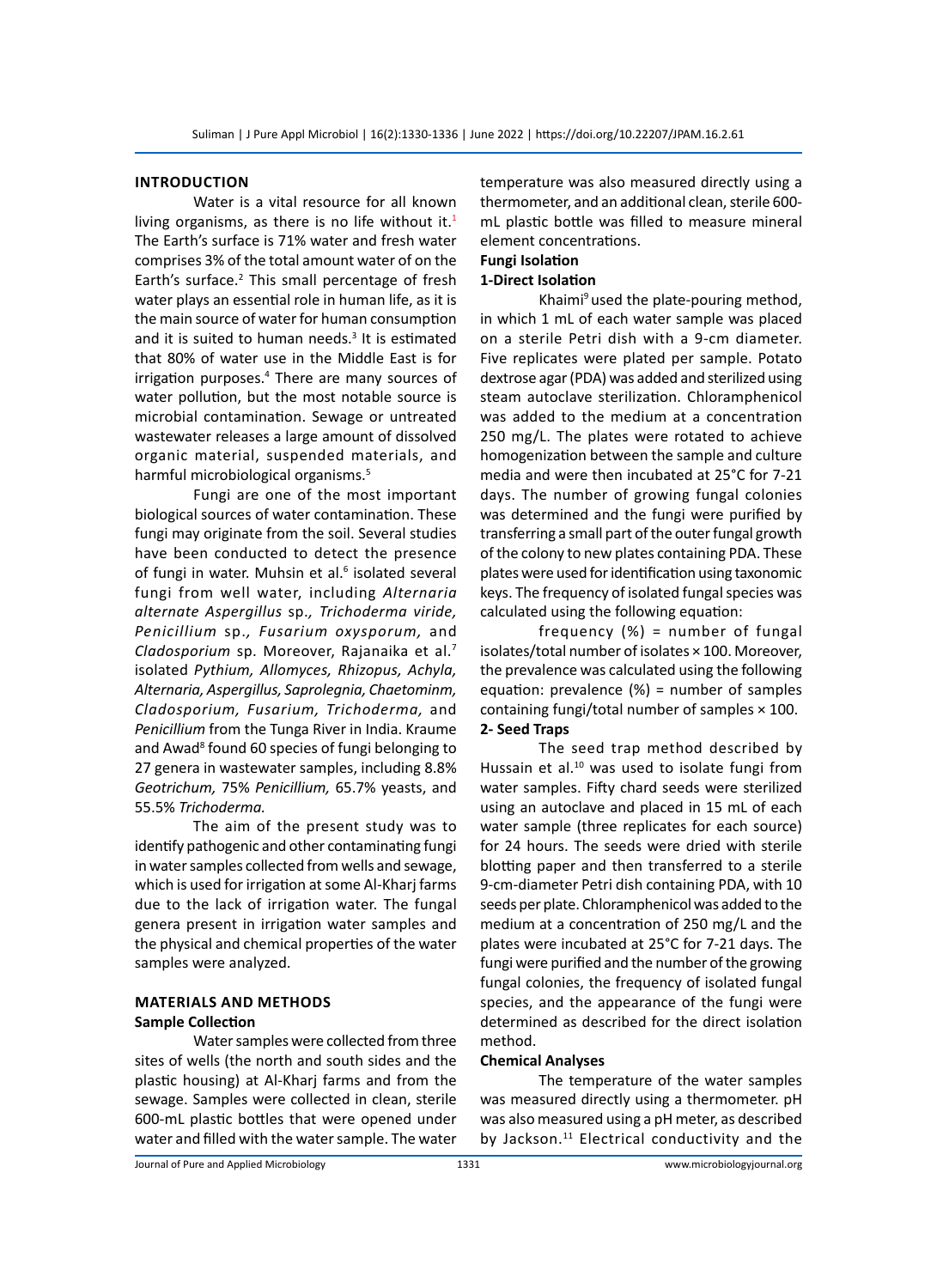Suliman | J Pure Appl Microbiol | 16(2):1330-1336 | June 2022 | https://doi.org/10.22207/JPAM.16.2.61

| December | January | February | March    | April    | May   |  |
|----------|---------|----------|----------|----------|-------|--|
| 0        | 17.39   | 7.5      | 2.85     | 29.62    | 32.25 |  |
| 18.18    | 0       | $\Omega$ | 28.57    | 0        | O     |  |
| 6.81     | ŋ       | O        | 0        | n        |       |  |
| 0        | 0       | 27.5     | 0        | ŋ        | ŋ     |  |
| 0        | 0       | 12.5     | 0        | 1.85     | 9.67  |  |
| 29.54    | 0       | 0        | O        | $\Omega$ | O     |  |
| 6.81     | 0       | 0        | 5.71     | 5.55     | 3.22  |  |
| 0        | 0       | 0        | 0        | 1.85     | 0     |  |
| 0        | O       | 0        | 0        | $\Omega$ | 4.83  |  |
| 0        | 10.86   | 0        | 0        | 1.85     | 0     |  |
| 0        | 4.34    | 50       | 45.71    | 35.18    | 27.41 |  |
| 6.81     | 23.91   | 0        | 8.57     | 11.11    | 22.58 |  |
| 13.63    | 32.6    | 2.5      | $\Omega$ | 12.96    | 0     |  |
| 0        | 0       | 0        | 8.57     | 0        |       |  |
| 0        | 10.86   | 0        | 0        | Ω        |       |  |
| 18.18    | O       | ŋ        | n        |          |       |  |
| 99.96    | 99.96   | 100      | 99.98    | 99.97    | 99.96 |  |
| 6.247    | 6.247   | 6.25     | 6.248    | 6.248    | 6.247 |  |
|          |         |          |          |          |       |  |

**Table 1.** The percentage of the fungi appearance at different water sources in six months

concentrations of dissolved positive and negative ions were measured using the method described by Richard.<sup>12</sup>

### **ResultS**

#### **Fungi Isolation**

One hundred and sixty-seven fungal isolates were obtained from well water and sewage water samples collected from Al-Kharj. These fungi belonged to 16 genera and included 13 deuteromycetes, one zygomycete, and one oomycete. The frequency of fungi isolation was equal between different samples (99.96–100%), with an isolation rate of 6.247–6.25%. *Pythium, Rhizopus, Rhizoctonia, Aspergillus,* and *Fusarium*  were the most frequently isolated genera, as shown in Table 1.

#### **Direct Isolation Method**

As shown in Table 2, the prevalence of fungi in the samples was 8.53%. *Pythium, Aspergillus, Cladosporium, Rhizopus, Rhizoctonia, Candida, Penicillium, Alternaria, Fusarium, Macrophoma, Diplococcium, Trichoderma,* and *Mycelia sterilia* were isolated, but *Ulocladium, Thielaviopsis,* and *Cephalosporium* were not detected.

Well water samples had the highest percentage of fungal isolates, at 11.80%, and the plastic housing samples were the least polluted with fungi, at 5.90%.

#### **Seed Trap Method**

Fungal isolation using the seed trap method resulted in an overall fungal prevalence of 11.17% (Table 3). *Pythium, Rhizoctonia, Aspergillus, Rhizopus, Cephalosporium, Ulocladium, Diplococcium, Thichoderma, Alternaria, Fusarium, Mycelia sterilia, Penicillium, Cladosporium,* and *Thielaviopsis* were isolated, but *Candida* and *Macrophoma* were not detected using this method.

The frequent appearance of *Pythium, Rhizoctonia, Aspergillus,* and *Rhizopus* was clear using both the direct isolation and seed trap methods.

#### **Chemical Analysis of Water Samples**

As shown in Table 4, the temperature range was from 11.9-35.3°C during the study period. A high temperature had adverse effects on *Alternaria, Candida, Ulocladium, Trichoderma,*  and *Cephalosporium,* while temperatures above 25°C had a direct effect on *Macrophoma* and *Thielaviopsis.* The effect of temperature on the rest of the fungi ranged from a direct effect to the opposite effect.

The pH values ranged from 5.6-7.8. Acidic pH had an adverse effect on *Candida* at and acidic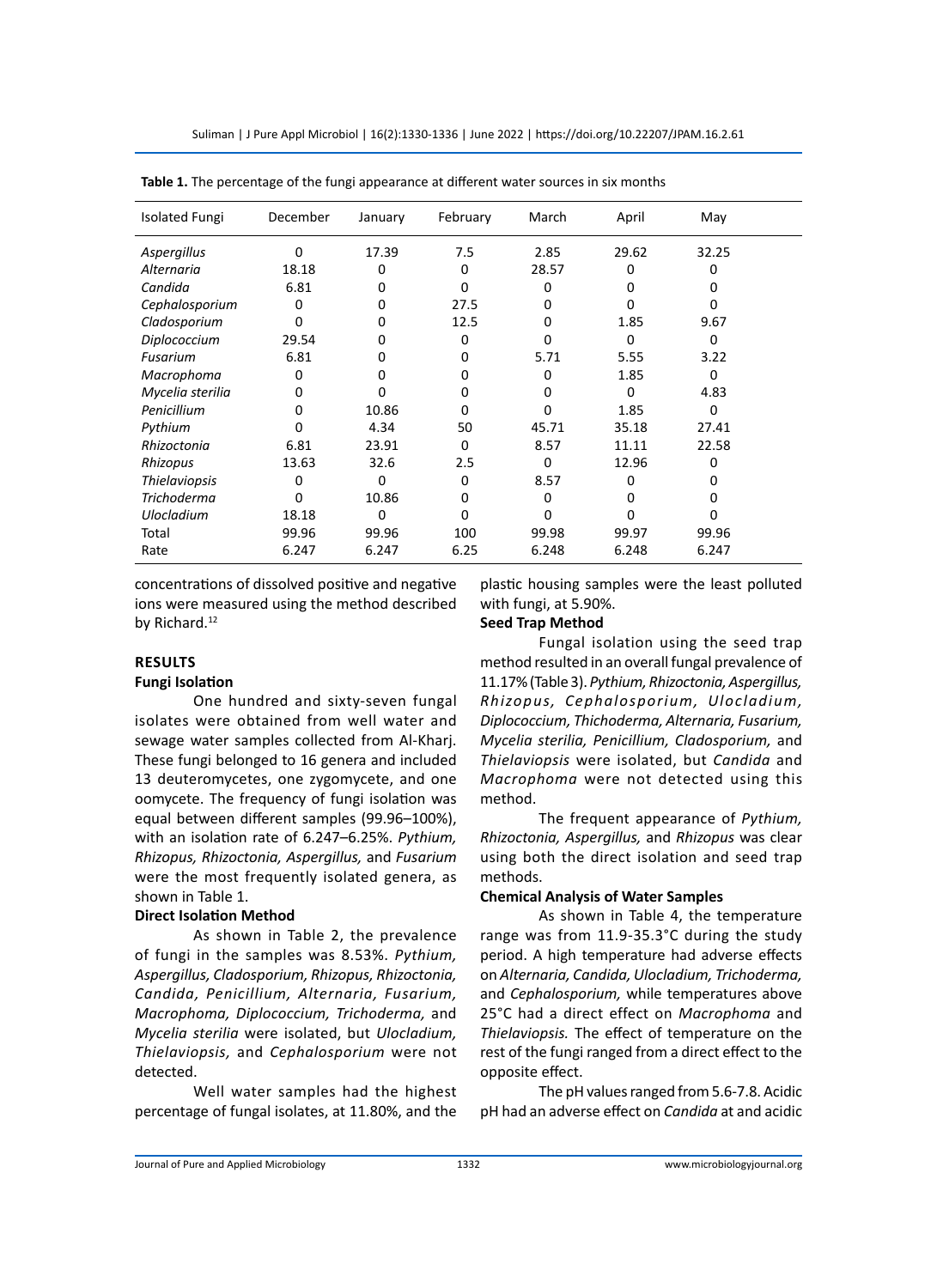Suliman | J Pure Appl Microbiol | 16(2):1330-1336 | June 2022 | https://doi.org/10.22207/JPAM.16.2.61

| Isolated             | The North | The South | The Plastic | Sewage | Appearance   |  |
|----------------------|-----------|-----------|-------------|--------|--------------|--|
| Fungi                | well      | well      | houses well | Water  | %            |  |
|                      |           |           |             |        |              |  |
| Aspergillus          | 27.77     | 27.77     | 27.77       | 11.11  | 22.216       |  |
| Alternaria           | 5.55      | 16.66     | 0           | 0      | 6.664        |  |
| Candida              | 0         | 16.6      | 0           | 0      | 3.332        |  |
| Cephalosporium       | o         | 0         | o           | o      | n            |  |
| Cladosporium         | 16.66     | 16.66     | 0           | 22.22  | 11.108       |  |
| Diplococcium         | 0         | 0         | 0           | 0      | 1.11         |  |
| Fusarium             | 16.66     | 0         | 0           | 0      | 8.886        |  |
| Macrophoma           | 22.22     | 0         | o           | 0      | 4.444        |  |
| Mycelia sterilia     | 0         | 0         | 5.55        | 0      | 1.11         |  |
| Penicillium          | 5.55      | 16.66     | 0           | o      | 5.552        |  |
| Pythium              | 33.33     | 38.88     | 38.88       | 33.33  | 35.55        |  |
| Rhizoctonia          | 44.44     | 16.66     | 16.66       | 11.11  | 21.106       |  |
| Rhizopus             | 16.66     | 16.66     | 0           | 16.66  | 13.328       |  |
| <b>Thielaviopsis</b> | 0         | 0         | o           | 0      | <sup>0</sup> |  |
| <b>Trichoderma</b>   | 0         | 0         | 0           | 0      | 2.222        |  |
| <b>Ulocladium</b>    | 0         | 0         | 0           | 0      | 0            |  |
| Total                | 188.84    | 166.61    | 88.86       | 94.43  | 136.6        |  |
| Rate                 | 11.80     | 10.41     | 5.55        | 5.90   | 8.5375       |  |

**Table 2.** The percentage of the appearance of fungi, isolated by direct isolation- per site

and alkali pH had adverse effects on *Thielaviopsis.*  Direct effects on *Diplococcium, Ulocladium, Cephalosporium,* and *Alternaria* were observed at acidic and alkali pH. *Trichoderma* and *Fusarium*  were affected by alkali pH. The effect of pH on the other fungi varied.

The sodium concentration ranged from 4.56–801.4 mL/L, the potassium concentration from 0.06–81.66 mL/L, the calcium concentration from 0.3–9.5 ml/l, the chlorine concentration from 1–22 mL/L, the magnesium concentration from 1–22.4 mL/L, and the bicarbonate concentration from 1–13.5 mL/L. These elements had adverse effects on *Trichoderma* for the duration of the study, while potassium and bicarbonate had adverse effects on *Penicillium.* Moreover, sodium, calcium, chlorine, magnesium, and bicarbonate had positive effects on *Cephalosporium,* while potassium had negative effects on *Cephalosporium* and *Alternaria.* Sodium, potassium, and bicarbonate had direct effects on *Alternaria.* Sodium, calcium, potassium, and chlorine had adverse effects on *Fusarium,* while sodium, potassium, chlorine, and magnesium had adverse effects on *Thielaviopsis,*  and calcium had a direct effect on Thielaviopsis. Sodium and calcium also had positive effects on *Penicillium.* Bicarbonate, chlorine, and magnesium had positive effects on Penicillium, while sodium and potassium had adverse effects on *Mycelia sterilia.* Moreover, magnesium and bicarbonate had a direct effect on *Mycelia sterilia* throughout the study period.

# **Discussion**

# **Fungi Isolation**

As shown in Table 1, the reason for the presence of *Rhizoctonia, Pythium,* and *Fusarium*  during the study period may be attributed to the fact that these fungi are soil fungi that may be transmitted during irrigation processes. This is supported by several studies showing the presence of soil fungi in water sources.<sup>13,14</sup> The reason for the abundant presence of *Aspergillus* may be attributed to the fact that this fungus is able to produce large numbers of asexual breeding units, it is able to survive in different environments, and it secretes enzymes that enable it to benefit from different food sources.<sup>15</sup> *Rhizopus* is a widespread fungus that may exist in water. *Candida,* which is a genus of pathogenic fungi, was also isolated, indicating the serious public health impact of water from these wells if it was used for drinking or domestic purposes.

The fungi isolated in this study were similar to those isolated from other water sources, such as the Nile River,<sup>16</sup> drinking water, $17$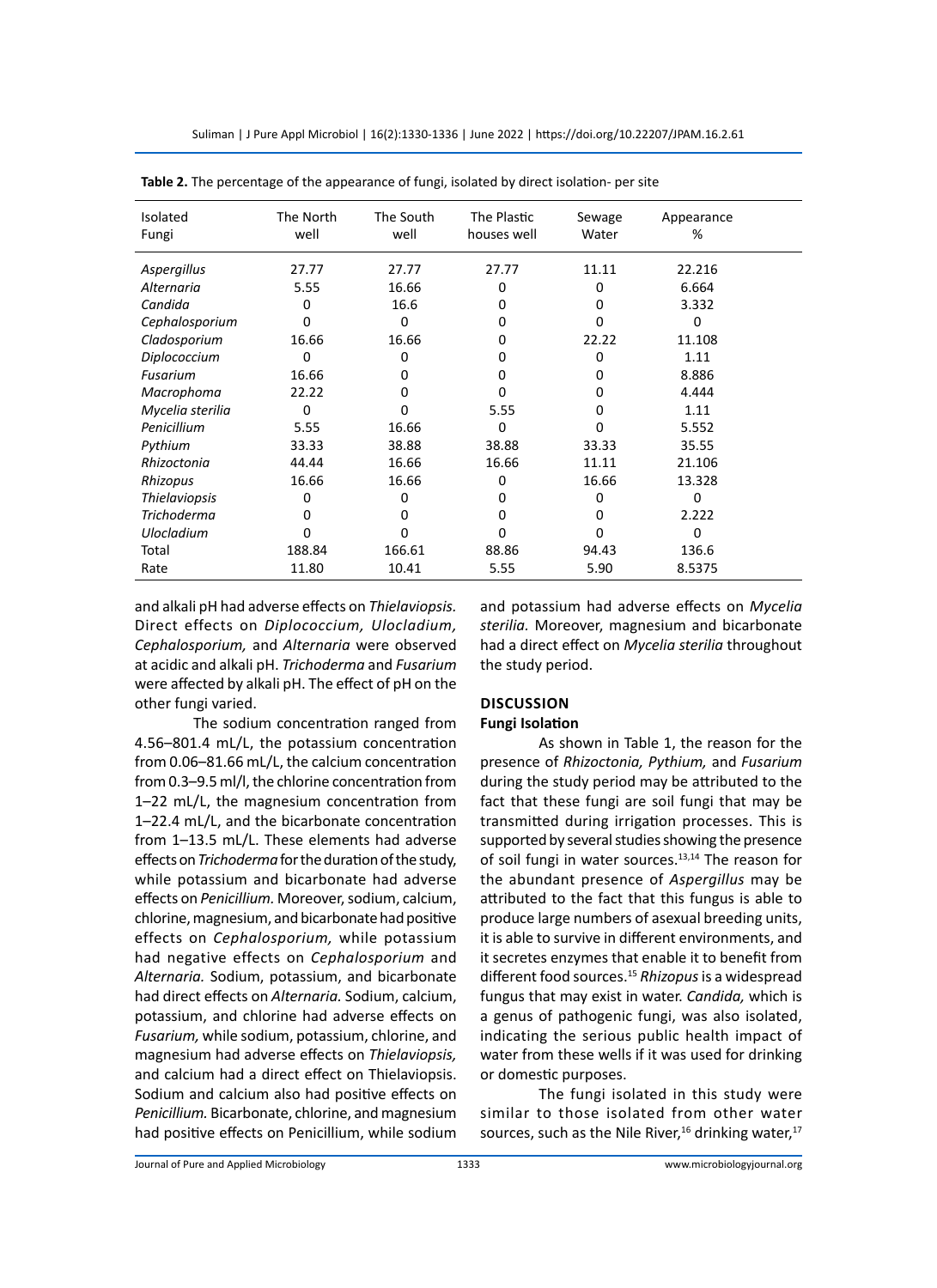Suliman | J Pure Appl Microbiol | 16(2):1330-1336 | June 2022 | https://doi.org/10.22207/JPAM.16.2.61

| <b>Isolated</b>      | The North | The South | The Plastic | Sewage | Appearance |  |
|----------------------|-----------|-----------|-------------|--------|------------|--|
| Fungi                | well      | well      | houses well | Water  | %          |  |
|                      |           |           |             |        |            |  |
| Aspergillus          | 11.11     | 22.22     | 27.77       | 38.88  | 31.107     |  |
| Alternaria           | 16.66     | 33.33     | 0           | 0      | 13.33      |  |
| Candida              | 0         | 0         | o           | 0      | O          |  |
| Cephalosporium       | 16.66     | 16.66     | 16.66       | 11.11  | 12.218     |  |
| Cladosporium         | 0         | 0         | 0           | 11.11  | 2.222      |  |
| Diplococcium         | 16.66     | 16.66     | 16.66       | 0      | 13.328     |  |
| Fusarium             | 0         | 5.55      | 0           | 0      | 2.22       |  |
| Macrophoma           | ი         | 0         | 0           | 0      | $\Omega$   |  |
| Mycelia sterilia     | 11.11     | 0         | O           | 0      | 2.22       |  |
| Penicillium          | 0         | o         | 5.55        | O      | 1.11       |  |
| Pythium              | 8.883     | 838.8     | 33.33       | 72.22  | 46.662     |  |
| Rhizoctonia          | 27.7      | 27.77     | 33.33       | 5.55   | 19,994     |  |
| Rhizopus             | 16.66     | 22.22     | 16.66       | 16.66  | 18.884     |  |
| <b>Thielaviopsis</b> | 11.11     | 0         | O           | o      | 3.332      |  |
| <b>Trichoderma</b>   | 0         | 0         | O           | 0      | 3.332      |  |
| <b>Ulocladium</b>    | 16.66     | 0         | 11.11       | 0      | 8.886      |  |
| Total                | 183.28    | 183.29    | 161.07      | 155.53 | 178.847    |  |
| Rate                 | 11.455    | 11.455    | 10.66       | 9.720  | 11.177     |  |

**Table 3.** The percentage of the appearance of fungi, isolated by seeds traps per site

polluted water from the Shatt Al-Arab River and its ramifications<sup>18</sup> and well water<sup>19</sup>, but at different frequencies.

#### **Direct Isolation Method**

The results presented in Table 2 show that well water had the highest incidence of fungi, at 11.80%. The plastic housing well water was the least polluted, as the fungi incidence was 5.90%. The lack of fungi in the plastic housing may be attributed to the frequent use of chemical pesticides near the water of the plastic housing. **Seed Trap Method** 

The results presented in Tables 2 and 3 show that the seed trap method was the most efficient at isolating pathogenic and non-pathogenic fungi, such as *Ulocladium, Thielaviopsis,* and *Cephalosporium,* which were not isolated using the direct isolation method.

The results showed that the lowest incidence of fungi was in sewage water (9.72%), and this may be due to the lack of oxygen in sewage water and the high percentage of pollutants, resulting in an inappropriate environment for these fungi.

#### **Chemical Analysis of Water Samples**

The difference in the effect of temperature on the fungi confirmed that each fungus has a certain temperature range at which it can grow. Borut and Johnson<sup>20</sup> found that there is a lack of response of fungi to physical and chemical factors. Moreover, Nakagiri et al.<sup>21</sup> reported that temperature changes affect the geographical distribution of fungi.

The difference observed in the effect of pH values on fungi confirmed that each fungus has a certain pH range within which it can grow. Suzuki and Nimura<sup>22</sup> reported that a pH range of 3-10 was appropriate for the majority of fungi to grow in aquatic environments. However, Mehrotra and Gupta<sup>23</sup> found that pH had a minor effect on the presence of fungi. Khaimi<sup>9</sup> isolated *Aspergillus niger, A. flavus, A. terms, Penicillium sp., Cladosporium herbarum, Aspergillus sp., Cladosporium sp., Ulocladium botrytis, A. foetidus, Phomopsis, Phoma exigua, Pythium,* and yeasts and showed that they were able to grow at pH 6.5–8. However, salt concentrations from 0.63– 6.81 had adverse effects on *Trichoderma, Candida,*  and *Thielaviopsis* and direct effects on *Ulocladium, Cephalosporium, Macrophoma,* and *Alrernaria.* The effects of salt concentration on the rest of the fungi were varied.

The difference in the effect of salts on different fungi confirmed that each fungus has a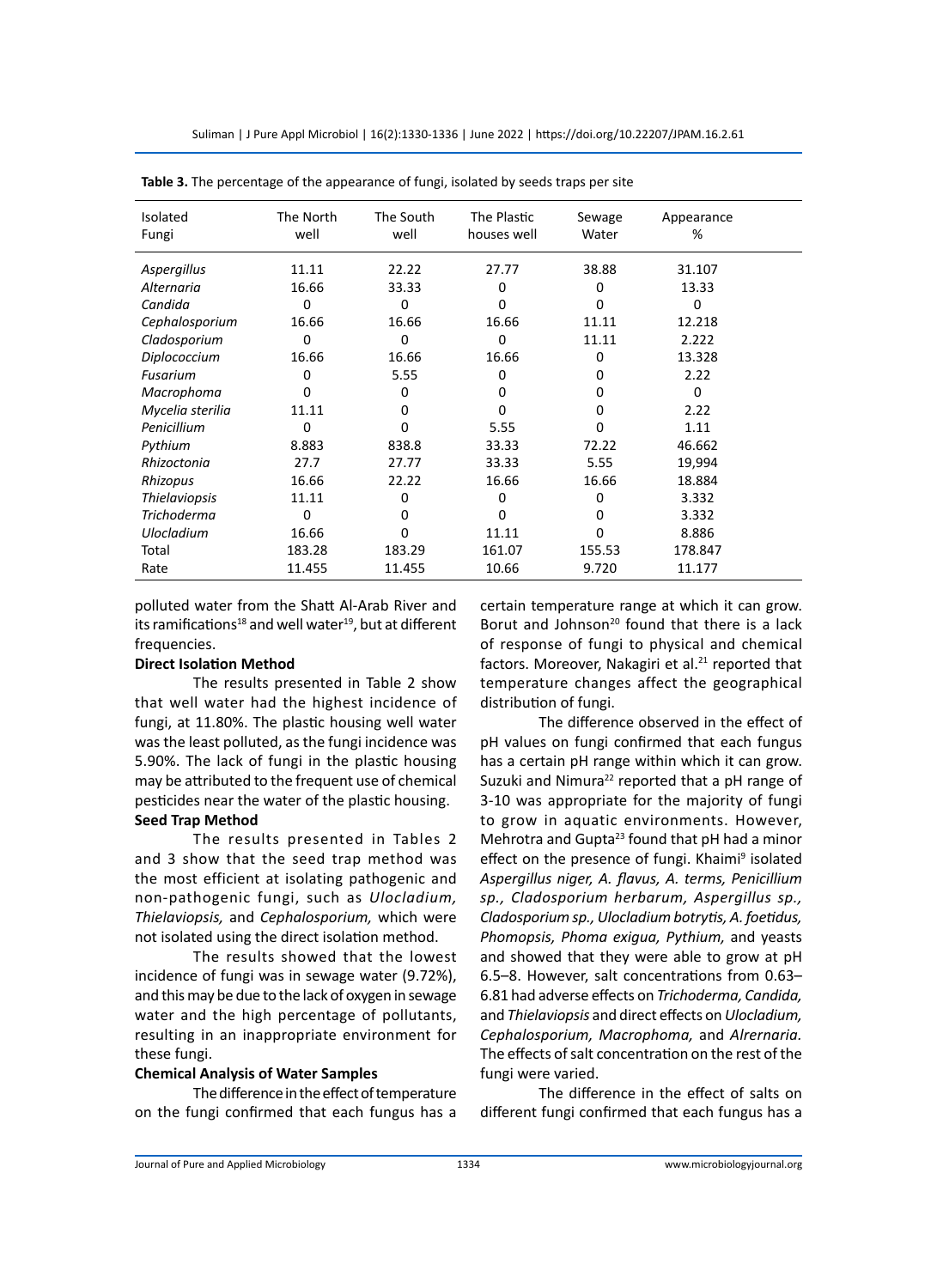| Location    | Factors      | December | January | February | March          | April          | May            |  |
|-------------|--------------|----------|---------|----------|----------------|----------------|----------------|--|
| The         | $\degree$ C  | 18       | 12.8    | 17.5     | 32.3           | 27.3           | 30             |  |
| North       | Ph           | 6.65     | 6.81    | 7.2      | 7,6            | 7.6            | 7.2            |  |
| well        | EC           | 3.66     | 4.6     | 3.22     | 2.14           | 1.87           | 1.59           |  |
|             | Na           |          | 24.5    | 11.84    | 22.8           | 17.52          | 307.2          |  |
|             | К            |          | 4.9     | 5.83     | 0.09           | 0.48           | 3.62           |  |
|             | Ca           |          | 2.2     | 2.8      | 2.5            | 9.5            | 4.6            |  |
|             | <b>CL</b>    |          | 22.5    | 10.8     | 13             | 8.5            | 5              |  |
|             | Mg           |          | 21.8    | 22.4     | 9              | 8.5            | 16.5           |  |
|             | HCO3         |          | 4.4     | 5.2      | 6              | $\mathbf{1}$   | $\overline{4}$ |  |
| The         | $^{\circ}$ C | 14.6     | 13.4    | 14.5     | 25.6           | 30.9           | 31.2           |  |
| South       | Ph           | 6.66     | 6.8     | 7.3      | 6.9            | 7.4            | $\overline{7}$ |  |
| well        | EC           | 2.49     | 3.11    | 2.1      | 2.66           | 2.1            | 1.97           |  |
|             | Na           |          | 16.5    | 10       | 28.6           | 35.4           | 801.4          |  |
|             | K            |          | 3.20    | 4.96     | 0.09           | 0.32           | 5.44           |  |
|             | Ca           |          | 1.3     | 1.6      | $\overline{2}$ | 8              | 6.5            |  |
|             | CL           |          | 14.5    | 8.9      | 16.5           | 13.5           | 8.5            |  |
|             | Mg           |          | 14      | 13.4     | 20             | 14.5           | 12             |  |
|             | HCO3         |          | 3.2     | 2.8      | 3.5            | 1.5            | 9              |  |
| The Plastic | $^{\circ}$ C | 15.3     | 18.2    | 22       | 35.3           | 25.6           | 26.3           |  |
| houses      | Ph           | 6.82     | 6.67    | 7.4      | 7.5            | 7.6            | 7.2            |  |
| well        | EC           | 1.12     | 3.22    | 2.77     | 2.97           | 1.66           | 1.96           |  |
|             | Na           |          | 12.75   | 9.78     | 26.3           | 12.8           | 400.71         |  |
|             | Κ            |          | 3.10    | 4.45     | 0.06           | 0.32           | 3.62           |  |
|             | Ca           |          | 2.4     | 2.3      | 2.5            | 7.5            | 6.5            |  |
|             | CL           |          | 10.30   | 8.6      | 22             | 9.5            | 11             |  |
|             | Mg           |          | 15.8    | 20.4     | 18.5           | $10\,$         | 10.5           |  |
|             | HCO3         |          | 4.4     | 4        | 2.5            | $\overline{2}$ | 6              |  |
| Sewage      | $^{\circ}$ C | 14       | 13.2    | 19       | 28.1           | 25.3           | 25.6           |  |
| Water       | Ph           | 5.98     | 6.58    | 6.8      | 6.7            | 7.1            | 6.1            |  |
|             | EC           | 2.34     | 3.08    | 1.89     | 1.46           | 1.58           | 2.35           |  |
|             | Na           |          | 11.85   | 8.36     | 17.16          | 13.78          | 398.48         |  |
|             | Κ            |          | 25      | 8.55     | 0.97           | 3.54           | 81.66          |  |
|             | Ca           |          | 0.5     | 0.6      | $\mathbf{1}$   | 5.4            | 6              |  |
|             | CL           |          | 9.8     | 7.51     | 16             | 16.5           | 21             |  |
|             | Mg           |          | 14.4    | 10.6     | 11             | 11.6           | 8              |  |
|             | HCO3         |          | 10.8    | 9.3      | 2.3            | $\mathbf 1$    | 13.5           |  |

**Table 4.** Temperature, pH, EC and mineral elements of the water of the sites under study during a period of six months

sustainable range of salt concentrations at which it can grow. Abdel-Fattah et al.<sup>24</sup> found that the total number of fungi is significantly affected by the total concentration of dissolved salts, especially sodium and calcium. We found that the effects of metallic elements on fungi were varied, resulting in the stabilization of some fungi, as shown in Table 4.

their scientific contributions and the laboratory in the Department of Biology for allowing to perform various experiments.

# **FUNDING**

None.

# **DATA AVAILABILITY**

**AcknowledgmentS**

The author would like to thank Prince Sattam bin Abdulaziz University for

All datasets generated or analyzed during this study are included in the manuscript.